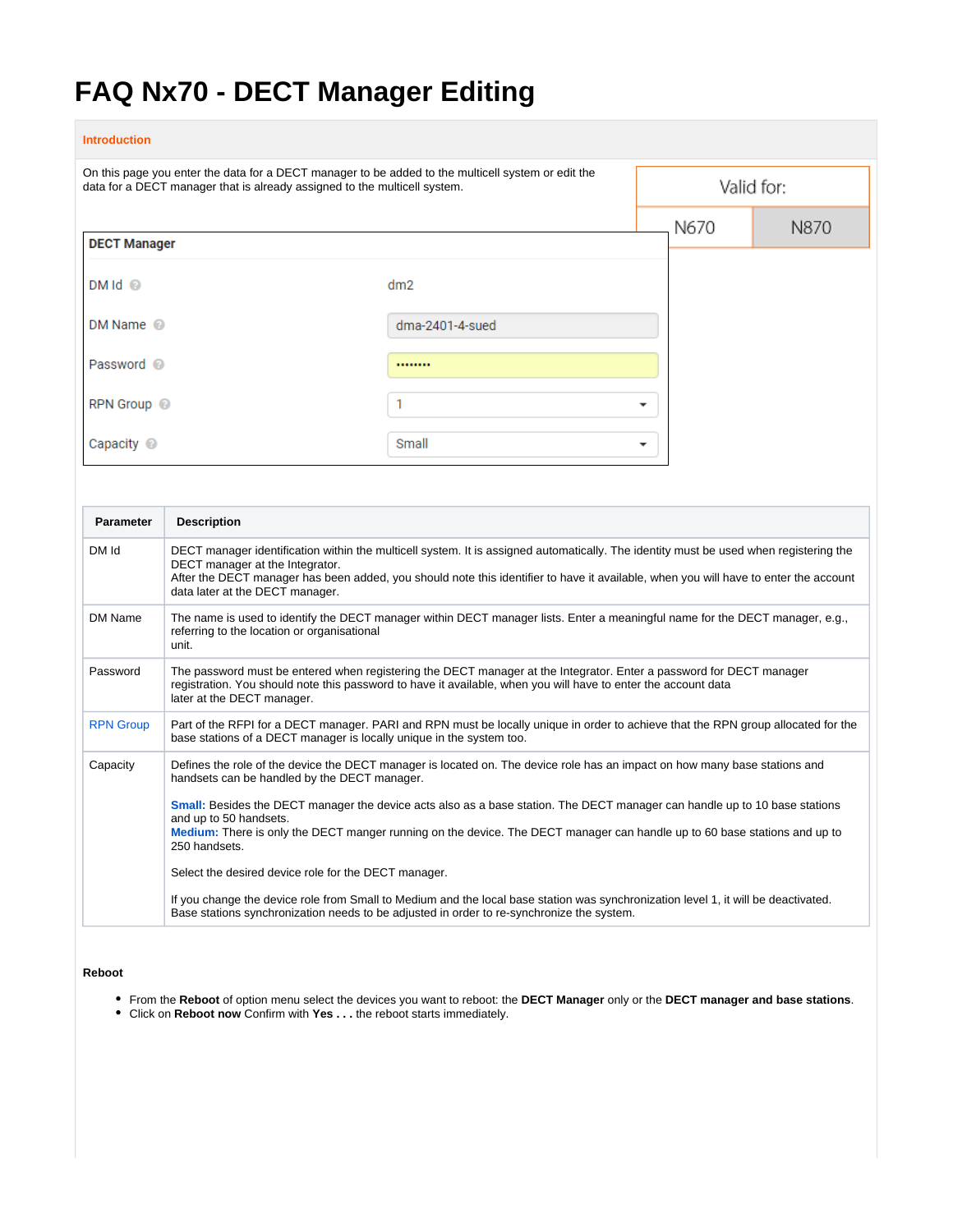| <b>Reboot</b> |                                                                                |  |
|---------------|--------------------------------------------------------------------------------|--|
| Reboot of @   | <b>DECT Manager</b>                                                            |  |
|               | <b>少</b> Reboot now                                                            |  |
|               |                                                                                |  |
| (i)           | All existing connections managed by the affected base stations are terminated. |  |

# **DECT Manager log**

#### **System log**

The system report (SysLog) gathers information about selected processes performed by the DECT manager and base stations during operation and sends this to the configured SysLog server.

#### **Activate system log**

Mark/unmark the check box to activate/deactivate the logging function.

#### **Server address**

Enter the IP address or the (fully qualified) DNS name of your Syslog server. Value: max. 240 characters

### **Server port**

Enter the port number, where the Syslog server expects to receive requests.

Range: 1-65535; Default: 514

If you want to use the Integrator's system log server configuration settings for the DECT manager:

• Click on the Use Integrator settings button.

| <b>DECT Manager log</b>     |                                                        |
|-----------------------------|--------------------------------------------------------|
| <b>System log</b>           |                                                        |
|                             | $\blacktriangleright$ Activate system log $\heartsuit$ |
| Server address <sup>@</sup> | 10.1.170.247                                           |
| Server port @               | 514                                                    |
|                             | ← Use Integrator settings                              |

## **SNMP statistics**

The Simple Network Management Protocol (SNMP) is a common protocol used for monitoring and controlling of network devices. To gather management and statistical information concerning base station events to be processed by an SNMP manager you have to enter the address and authentication information according to the SNMP server configuration.

Enter the IP address of the SNMP manager server in the SNMP manager address field and the port number used by the SNMP manager in the SNMP manager port field. Default: 162

To access the SNMP database authentication is necessary.

Enter the SNMP username and the SNMP password.

The SNMP manager access data can be set for the individual DECT manager or for all DECT managers via Integrator configuration.